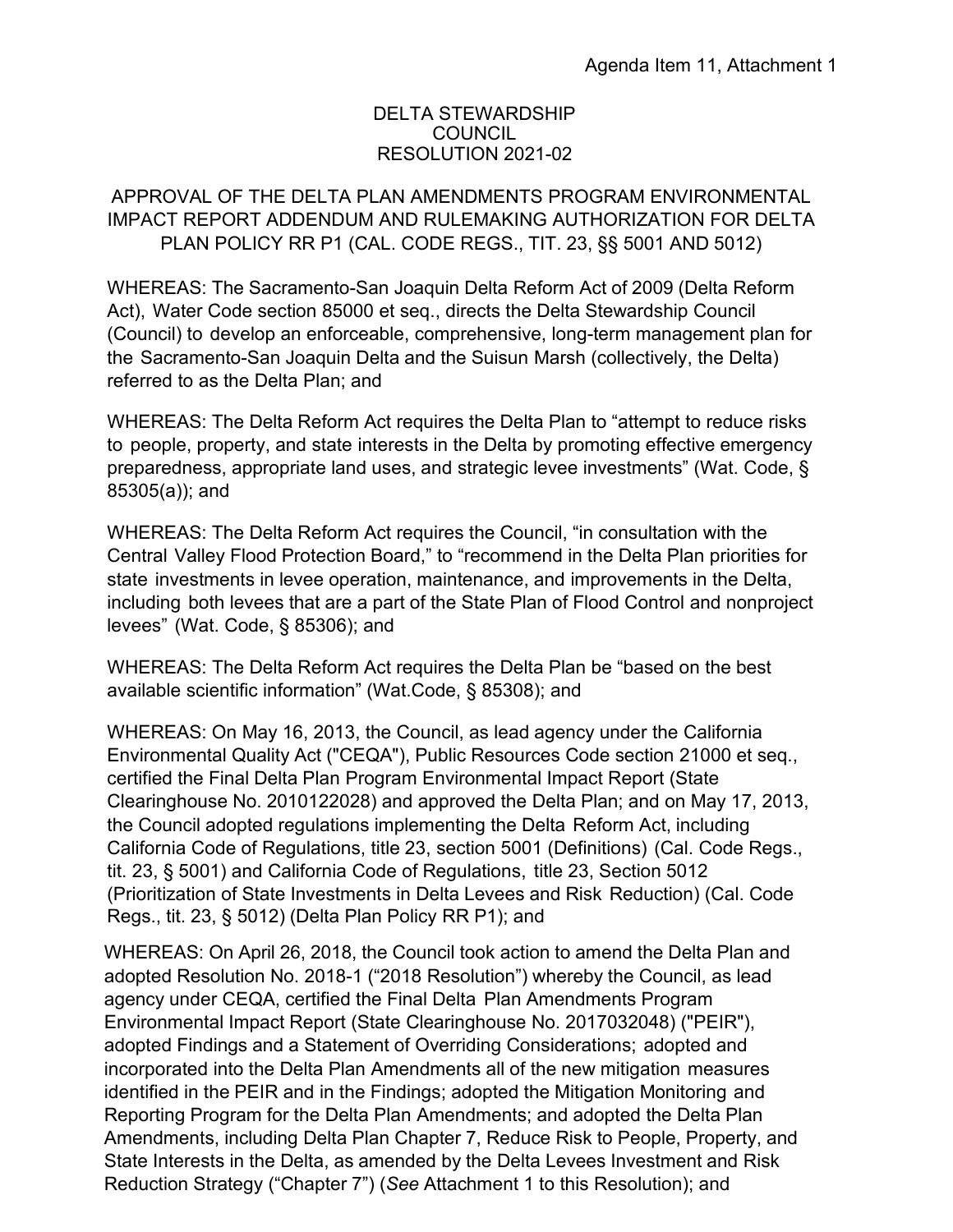WHEREAS: The 2018 Delta Plan Chapter 7 Amendment described priorities for state investment in levees and included replacing interim Delta Plan Policy RR P1 with an amended Delta Plan Policy RR P1 ("2018 RR P1 Amendment") (*See* Attachment 1 to this Resolution, pp. 26-30, 41-45); and

 WHEREAS: In the 2018 Resolution, the Council directed the Executive Officer to initiate rulemaking to amend the existing interim Delta Plan Policy RR P1 (Cal. Code Regs., tit. 23, § 5012) with the 2018 RR P1 Amendment, to amend the Delta Plan Glossary (Cal. Code Regs., tit. 23, § 5001) to add new glossary terms used in the 2018 RR P1 Amendment, and to make any technical changes required by the Office of Administrative Law; and

 WHEREAS: The Council initiated formal rulemaking under the California Administrative Procedure Act by filing a Notice of Proposed Adoption, published in the California Regulatory Notice Register on July 5, 2019, and received comments from the public during a 45-day public review period that began on July 5, 2019, and ended on August 19, 2019; and

 WHEREAS: On August 22, 2019, the Council held a duly noticed public hearing to receive public comments on the proposed rulemaking, and adopted Resolution 2019- 04, which authorized and directed the Executive Officer, or designee(s), to prepare written responses to the public comments received by the Council on the proposed rulemaking; to prepare other pertinent documents; and to take such actions and steps as are necessary to effect the intent of Resolution No. 2019-04; and

 WHEREAS: On June 10, 2019, the California Department of Water Resources had published new Light Detection and Ranging (or LiDAR) elevation imaging ("2017 LiDAR imaging") of the Delta and Suisun Marsh for 2017, which provides updated information about the height of levees and island floors; and

 WHEREAS: The 2017 LiDAR imaging presented new information that needed to be further evaluated to inform whether the priorities identified in the 2018 RR P1 Amendment should be modified because of changed levee or island conditions; and

 direct staff to evaluate the new 2017 LiDAR imaging information to determine if further modifications to Chapter 7 or the DLIS priorities and modified preliminary Language for RR P1) were needed and report back to the Council at a future date; amend Delta Plan, Chapter 7, to delete part of pages 26-30 and 41-45 describing priorities for state investment in levees and the 2018 RR P1 Amendment; restore the version of Delta Plan Policy RR P1 adopted in 2013; July 5, 2019; and WHEREAS: On March 26, 2020, the Council adopted Resolution 2020-01, to language to amend the interim Delta Plan Policy RR P1 (Modified Preliminary and to submit to the Office of Administrative Law (OAL) a Notice of Decision Not to Proceed which would terminate the rulemaking proceedings initiated on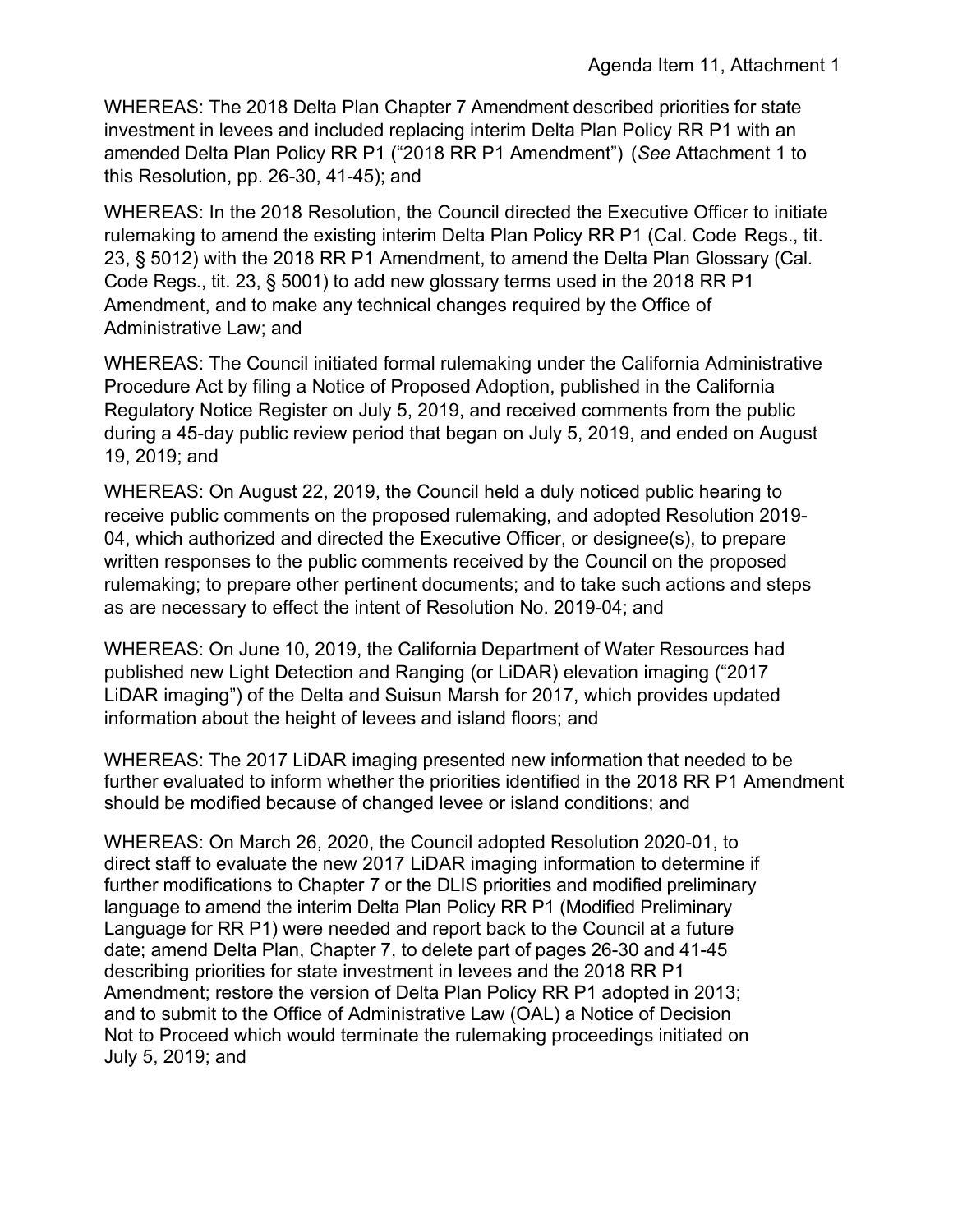WHEREAS: On April 7, 2020, the Council issued a Notice of Decision Not to Proceed with rulemaking pursuant to Government Code section 11347 for the 2018 RR P1 Amendment; and

WHEREAS: Following stakeholder input, on May 21, 2021, Council staff reported the results of the evaluation of the 2017 LiDAR imaging and presented proposed revisions to the DLIS priorities and Modified Preliminary Regulatory Language for RR P1 to the Council and committed to return to the Council at a future date for authorization to reinitiate rulemaking; and

 (CEQA) Guidelines (Cal. Code Regs., tit 14, § 15164) ("Section 15164(a)") WHEREAS: Section 15164(a) of the California Environmental Quality Act states that a lead agency or a responsible agency shall prepare an addendum to a previously certified Environmental Impact Report (EIR) if some changes or additions to a project are necessary but none of the following conditions described in section 15162 of the CEQA Guidelines (Cal. Code Regs., tit 14, § 15162) ("Section 15162") requiring preparation of a subsequent EIR have occurred:

- significant effects; or 1. Substantial changes are proposed in the project which will require major revisions of the previous EIR or negative declaration due to the involvement of new significant environmental effects or a substantial increase in the severity of previously identified
- revisions of the previous EIR or negative declaration due to the involvement of new significant environmental effects or a 2. Substantial changes occur with respect to the circumstances under which the project is undertaken which will require major substantial increase in the severity of previously identified significant effects; or
- diligence at the time of the previous EIR was certified as 3. New information of substantial importance, which was not known and could not have been known with the exercise of reasonable complete or the negative declaration was adopted, shows any of the following:
	- a. The project will have one or more significant effects not discussed in the previous EIR or negative declaration; or
	- more severe than shown in the previous EIR; or b. Significant effects previously examined will be substantially
	- c. Mitigation measures or alternatives previously found not to Project, but the project proponents decline to adopt the be feasible would in fact be feasible, and would substantially reduce one or more significant effects of the mitigation measure or alternative; or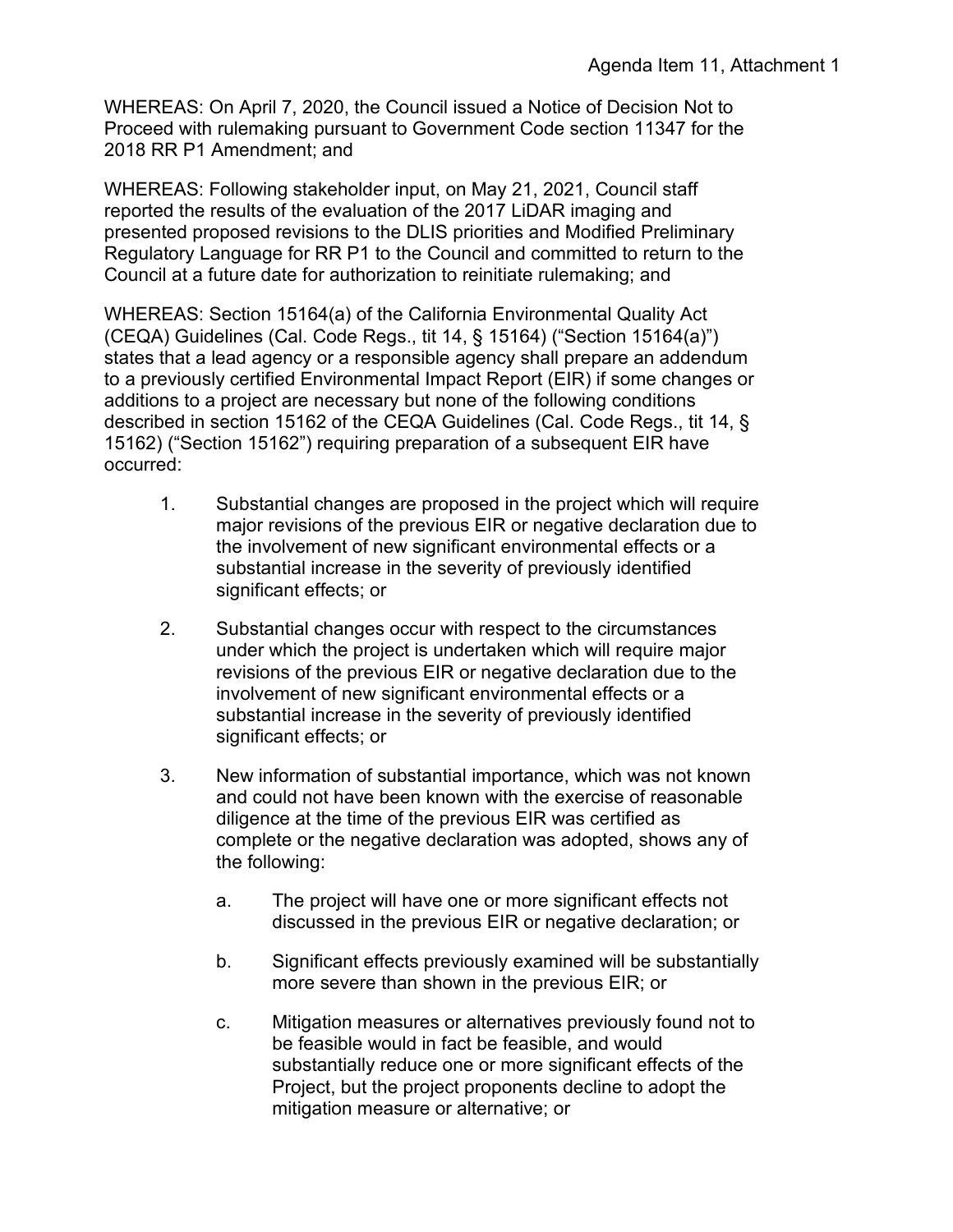d. Mitigation measures or alternatives which are considerably the mitigation measure or alternative; and different from those analyzed in the previous EIR would substantially reduce one or more significant effects on the environment, but the project proponents decline to adopt

 Addendum to the Delta Plan Amendments PEIR (Attachment 2 to this Resolution) which evaluates and concludes that that the proposed revisions P1 would not trigger any of the conditions listed in Section 15162, and that WHEREAS: Pursuant to Section 15164(a), the Council has prepared an to the DLIS priorities and Modified Preliminary Regulatory Language for RR the preparation of an Addendum therefore is appropriate.

 NOW, THEREFORE, BE IT RESOLVED BY THE DELTA STEWARDSHIP COUNCIL THAT:

- 1. The Council hereby finds the foregoing recitals to be true and correct and incorporates them herein; and
- 2. The Council has considered the Addendum with the final Delta Plan Amendments Program Environmental Impact Report and hereby approves the Addendum to the 2018 Delta Plan Amendments Program Environmental Impact Report (Attachment 2 to this Resolution), which has been completed in compliance with the California Environmental Quality Act, Public Resources Code sections 21000 et seq., and reflects the independent judgment and analysis of the Council; and
- 3. The Council hereby moves Dutch Slough and McCormick Williamson Tract from Other Priority to Very-High Priority; and moves Pescadero District, Stewart Tract, and Central Stockton from Other Priority to High Priority; and
- (Attachment 3 to this Resolution) for purposes of rulemaking to amend Delta Plan Policy 4. The Council hereby approves the staff-recommended DLIS Prioritization Table and Map RR P1; and
- Regulatory Language (Attachment 4 to this Resolution) for purposes of rulemaking to 5. The Council hereby approves the staff-recommended DLIS Modified Preliminary Draft amend Delta Plan Policy RR P1; and
- Regulatory Language in Attachment 4 to this Resolution; and b) the regulation in 23 Resolution; and 6. The Council hereby directs Council staff to initiate rulemaking to amend: a) Delta Plan Policy RR P1, set forth in 23 CCR section 5012, "Prioritization of State Investments in Delta Levees and Risk Reduction," in accordance with the DLIS Prioritization Table and Map, which are Attachment 3 to this Resolution, and the DLIS Modified Preliminary Draft CCR section 5001 to add new glossary terms set forth in Attachment 4 to this